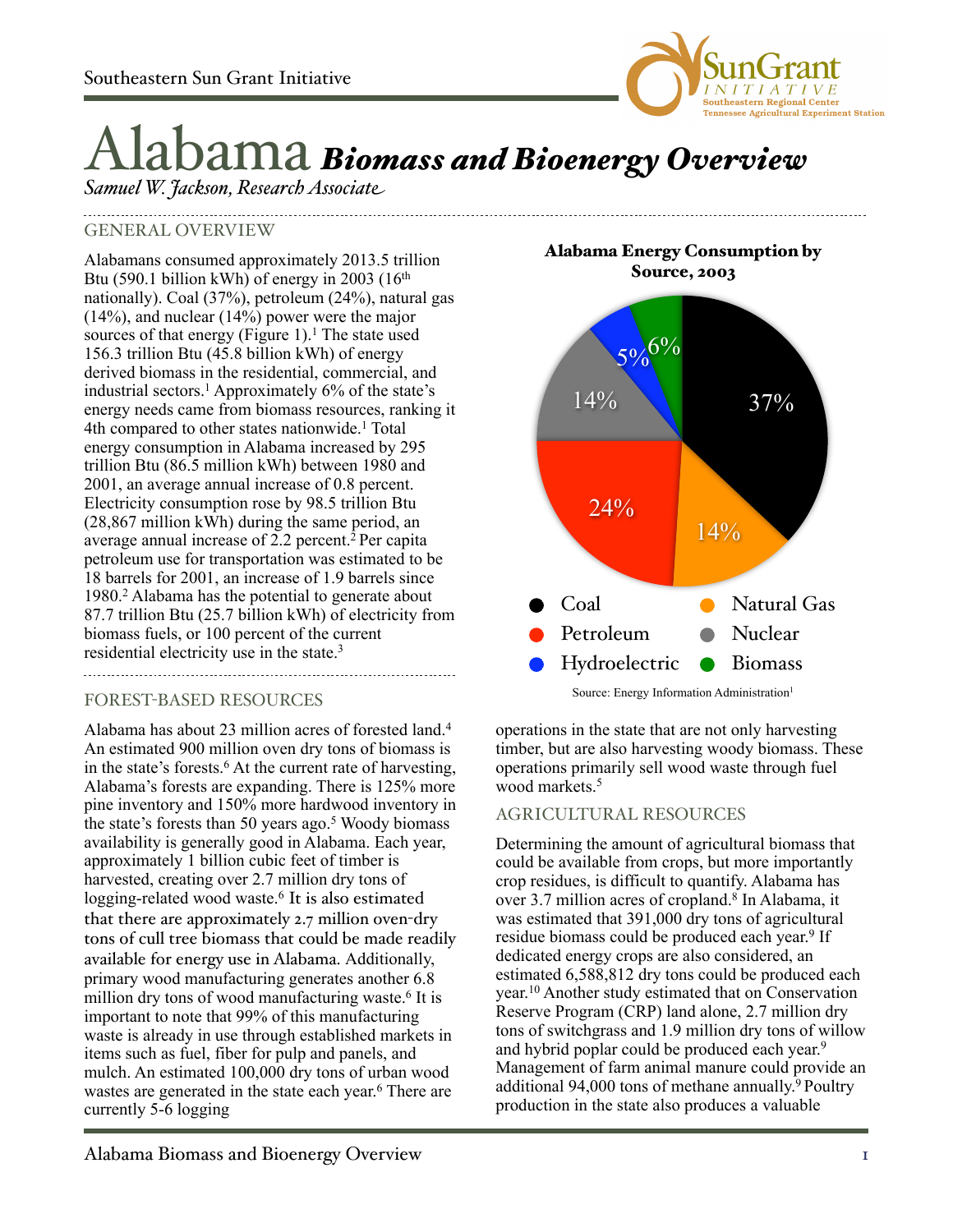amount of biomass. These operations produce approximately 1.5 million tons of litter per year.<sup>10</sup>

## CURRENT ACTIVITIES

The U.S. Department of Energy's Office of the Biomass Program is contributing almost \$2 million to a project involving biomass gasification research at a facility in Birmingham, Alabama. The project is aimed at converting a wide variety of biomass sources into energy. <sup>11</sup> The Department is also investing in an Alabama-based project focused on assessing the pretreatment and hydrolysis conditions to maximize biogas production from poultry litter.<sup>12</sup>

At the state level, there is some activity by government agencies to encourage the use of biomass and bioenergy by the state's residents and businesses. The state Department of Economic and Community Affairs Division of Energy, Weatherization, and Technology offers interest subsidies of up to \$75,000 for loans (with interest rates no greater than two percent above the prime rate) for installing biomass energy and waste fuel systems in commercial, industrial, agricultural, and institutional facilities.13 A tax deduction is also available for state residents who install a wood burning heating system.13

The Southern Company is piloting a biomass gasification project at their Wilsonville Development facility, utilizing wood to create energy. The company is also using biomass at the Plant Gadsden by cofiring switchgrass with coal in their boilers. Based on the good results thus far, the company has committed to a three year demonstration of this process at the

## LINKS TO OTHER ALABAMA RESOURCES

Alabama Department of Agriculture and Industries <http://www.agi.state.al.us/>

Alabama Department of Economic and Community Affairs Biomass Energy Program [http://216.226.178.189/txtlstvw.aspx?LstID=7d86515](http://216.226.178.189/txtlstvw.aspx?LstID=7d865154-617a-495b-afb8-5cf4271b56ed) [4-617a-495b-afb8-5cf4271b56ed](http://216.226.178.189/txtlstvw.aspx?LstID=7d865154-617a-495b-afb8-5cf4271b56ed)

#### Alabama Forestry Commission <http://www.forestry.state.al.us/>

#### **CITATIONS**

1) U.S. Department of Energy, Energy Information Administration, "Table S3. Energy Consumption Estimates by Source, 2003." [http://](http://www.eia.doe.gov/emeu/states/sep_sum/html/pdf/sum_btu_tot.pdf) [www.eia.doe.gov/emeu/states/sep\\_sum/html/pdf/sum\\_btu\\_tot.pdf](http://www.eia.doe.gov/emeu/states/sep_sum/html/pdf/sum_btu_tot.pdf)

2) U.S. Department of Energy, Energy Efficiency and Renewable Energy Program. Alabama Energy Statistics. 2006. [http://www.eere.energy.gov/](http://www.eere.energy.gov/states/state_specific_statistics.cfm/state=AL) [states/state\\_specific\\_statistics.cfm/state=AL](http://www.eere.energy.gov/states/state_specific_statistics.cfm/state=AL)



Gadsden plant.14 The City of Eufaula is using bioenergy to power the city's school bus fleet. Using recycled restaurant grease, the system hopes to run all their buses on biodiesel. Alabama also currently has three landfills that are producing methane for energy production and another 21 identified as potential sites. <sup>15</sup> Overall, the state has 46 facilities involved in the production of biopower. 16

4) Alabama Forestry Commission Forest Resource Report. 2004. [http://](http://www.forestry.state.al.us/publication/pdfs/Forest%20Resource%20Report%202004.pdf) [www.forestry.state.al.us/publication/pdfs/Forest%20Resource%20Report](http://www.forestry.state.al.us/publication/pdfs/Forest%20Resource%20Report%202004.pdf) [%202004.pdf](http://www.forestry.state.al.us/publication/pdfs/Forest%20Resource%20Report%202004.pdf)

5) Wood for Energy and bio-Refining, Presentation by Bill Jones, Alabama Forestry Association, at the Status, Trends, and Future of the South's Forest and Agricultural Biomass Conference, Aug. 29-31, 2005.

6) Assessment of Wood-Based Syngas Potential for Use in Combined Cycle Power Plants in Alabama: A Guide For Economic Development Opportunities by Kenneth J. Muehlenfeld. 2003. [http://](http://www.tallcbiomass.com/images/muehlenfeld_report.pdf) [www.tallcbiomass.com/images/muehlenfeld\\_report.pdf](http://www.tallcbiomass.com/images/muehlenfeld_report.pdf)

7) U.S. Department of Agriculture, Forest Service Forest Inventory and Analysis Unit Timber Product Output Data 2003. [http://](http://srsfia1.fia.srs.fs.fed.us/) [srsfia1.fia.srs.fs.fed.us/](http://srsfia1.fia.srs.fs.fed.us/)

8) U.S. Department of Agriculture, National Agricultural Statistics Service. 2002 Census of Agriculture. Alabama State Data. [http://](http://www.nass.usda.gov/) [www.nass.usda.gov/](http://www.nass.usda.gov/)

<sup>3)</sup> U.S. Department of Energy. Alabama Bioenergy Resources. "Alabama Biomass Power Resources: Recent Studies Indicate that Alabama Has an Excellent Biomass Resource Potential." [http://www.eere.energy.gov/](http://www.eere.energy.gov/state_energy/tech_biomass.cfm?state=AL) [state\\_energy/tech\\_biomass.cfm?state=AL](http://www.eere.energy.gov/state_energy/tech_biomass.cfm?state=AL)